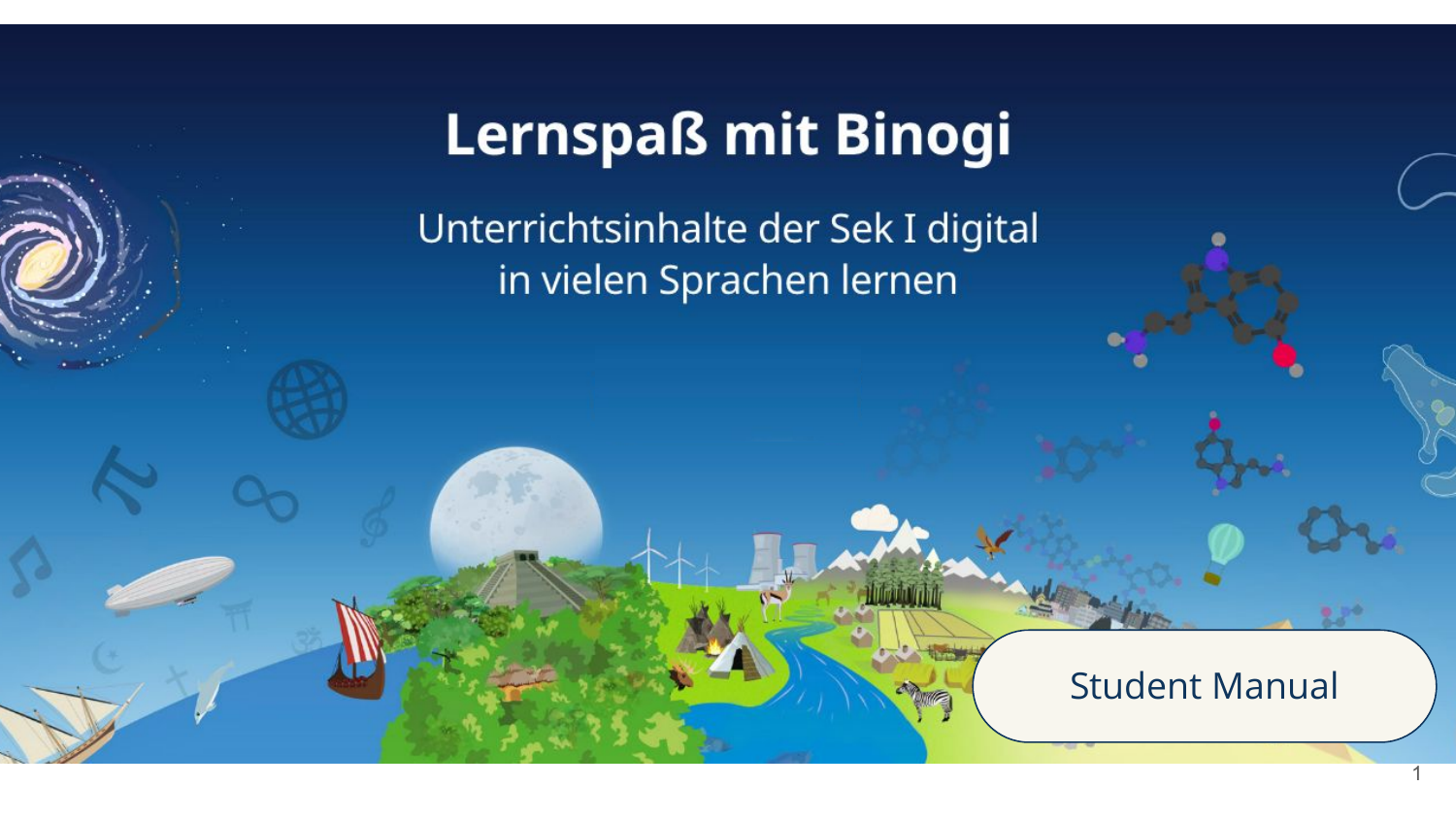# Table of Contents

|     | <b>Table of Contents</b> |         |
|-----|--------------------------|---------|
|     | 2. Homepage              | 3       |
| 3.  | Login                    | $4 - 5$ |
| 4.  | Forgot your password?    | 6       |
|     | 5. Student dashboard     |         |
| 6.  | Lesson menu              | 8       |
|     | 7. Watching a video      | 9       |
| 8.  | Choosing a language      | 10      |
| 9.  | Quiz                     | 11      |
| 10. | <b>Your settings</b>     |         |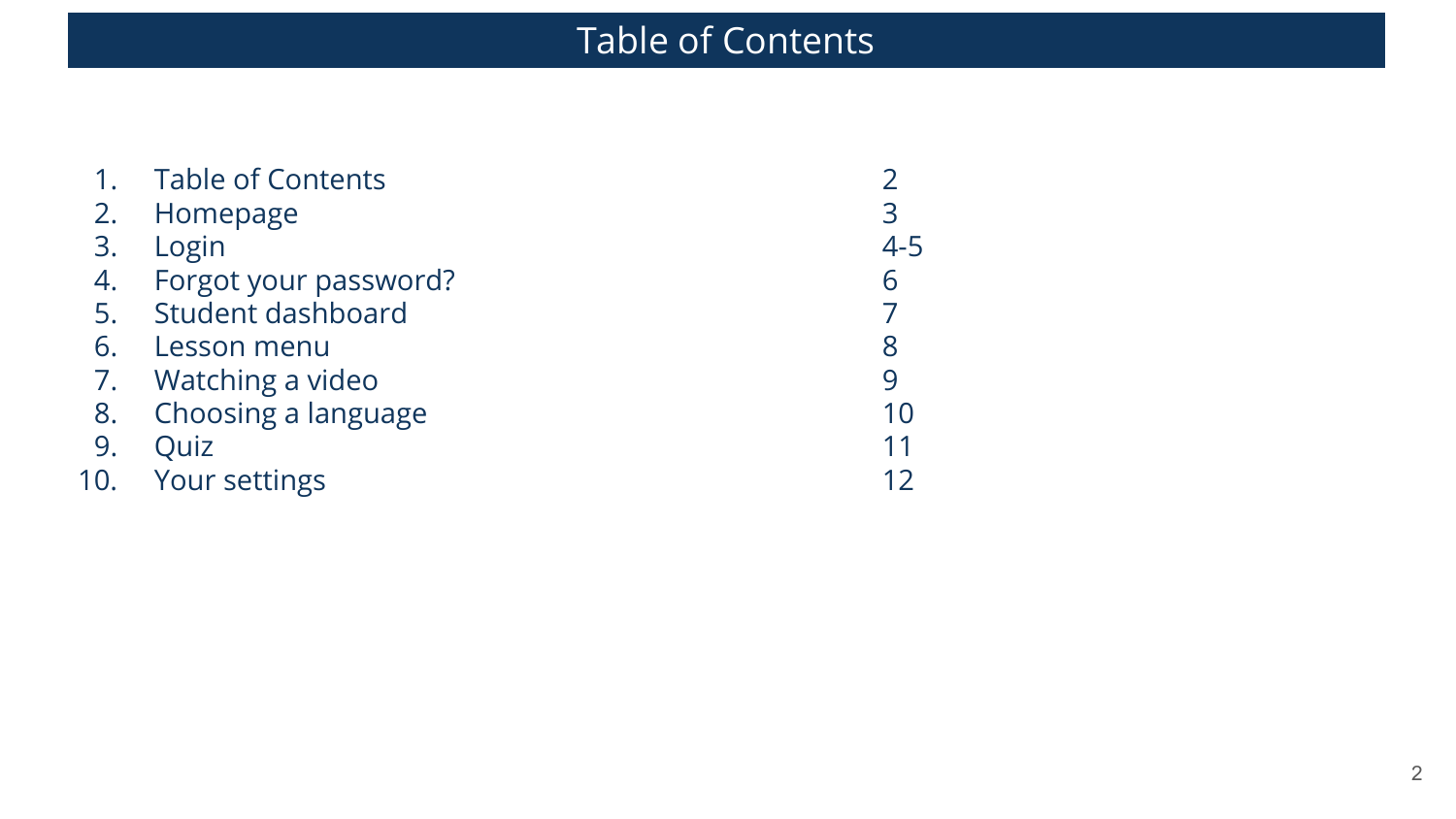### Homepage



#### **Don't have a password yet?** Ask your teacher for a password.

#### **Forgot your password?**

Go to page 5, click on "Passwort vergessen?" and enter the email you used to sign up.  $\frac{3}{3}$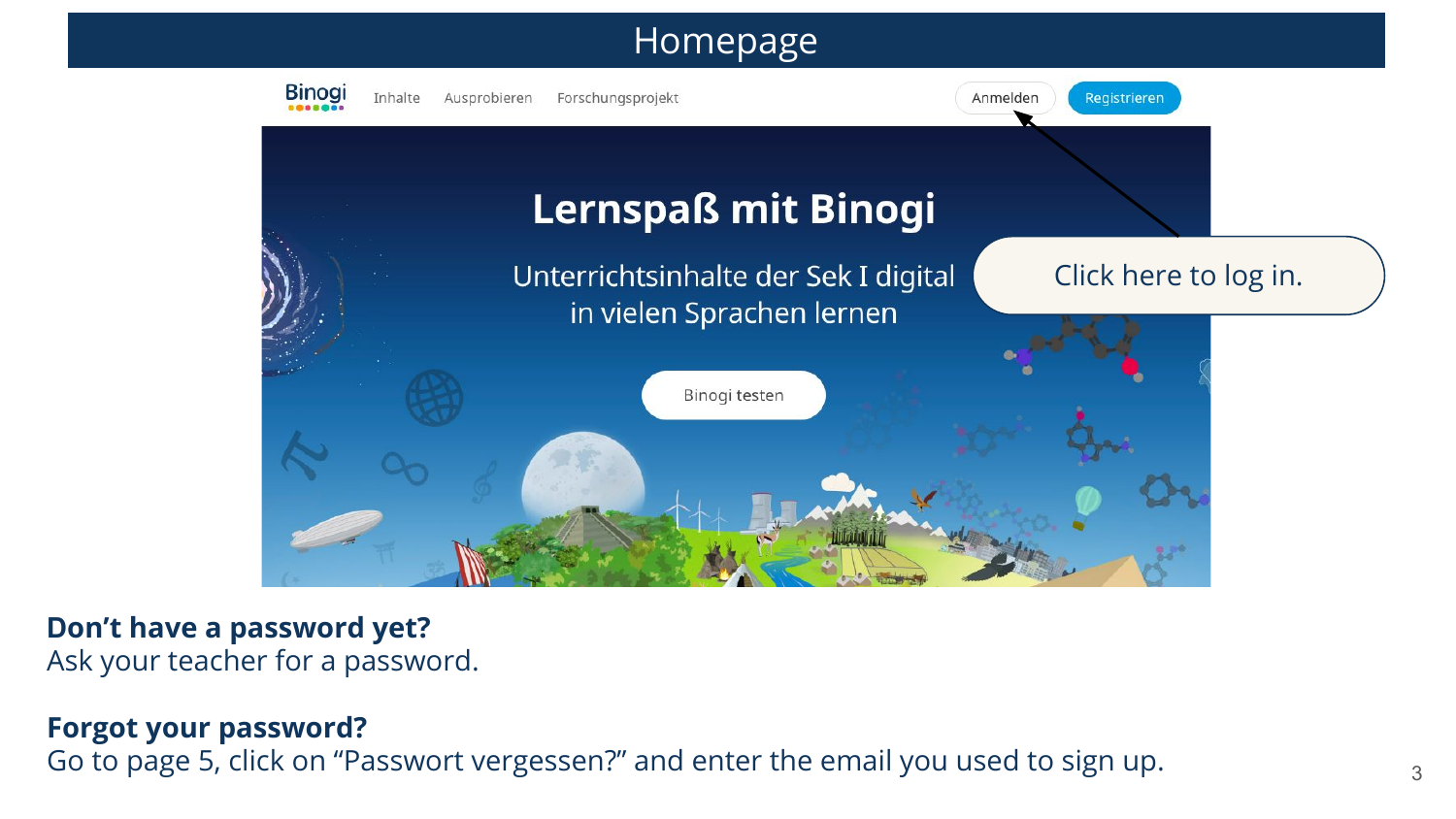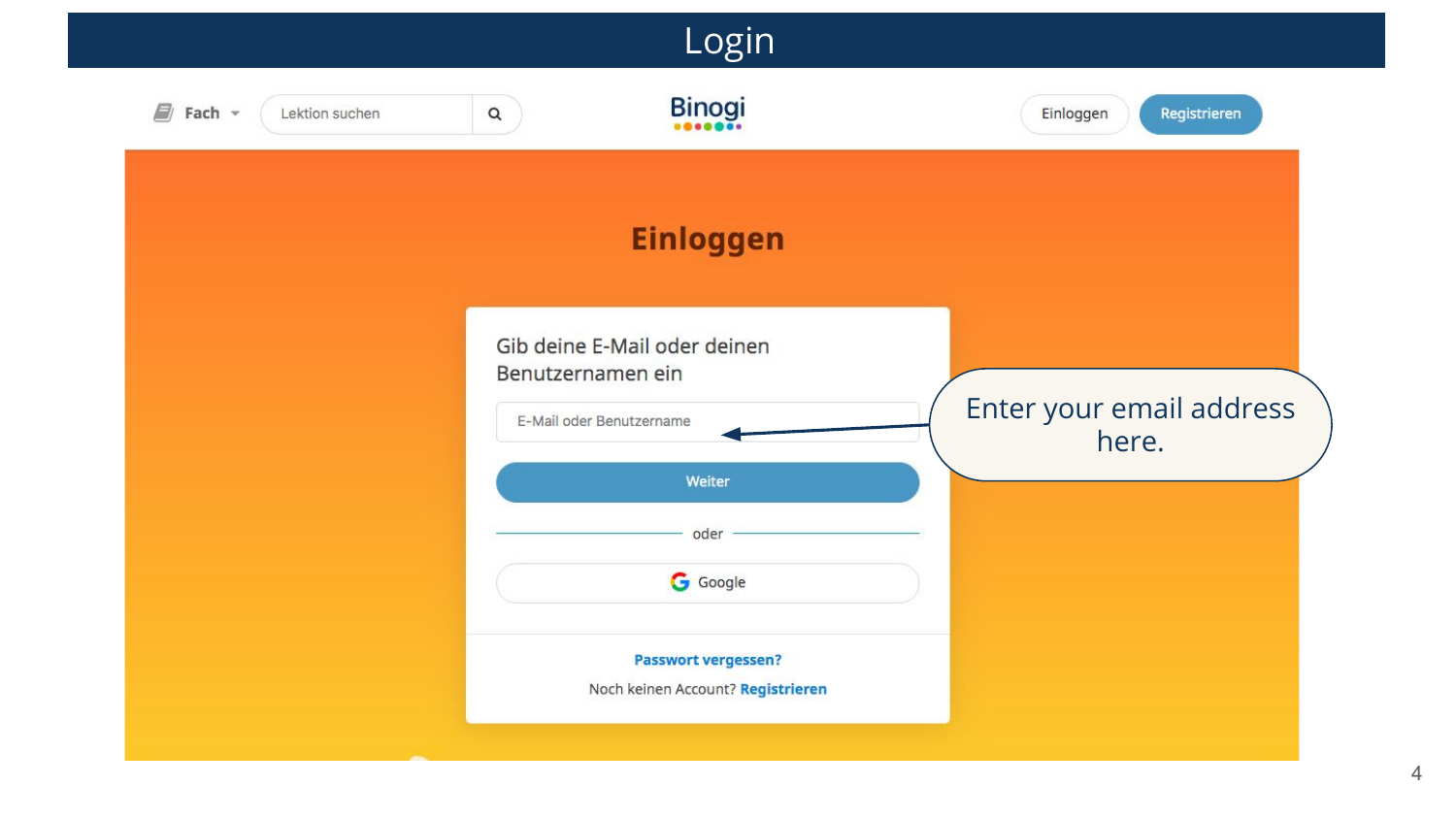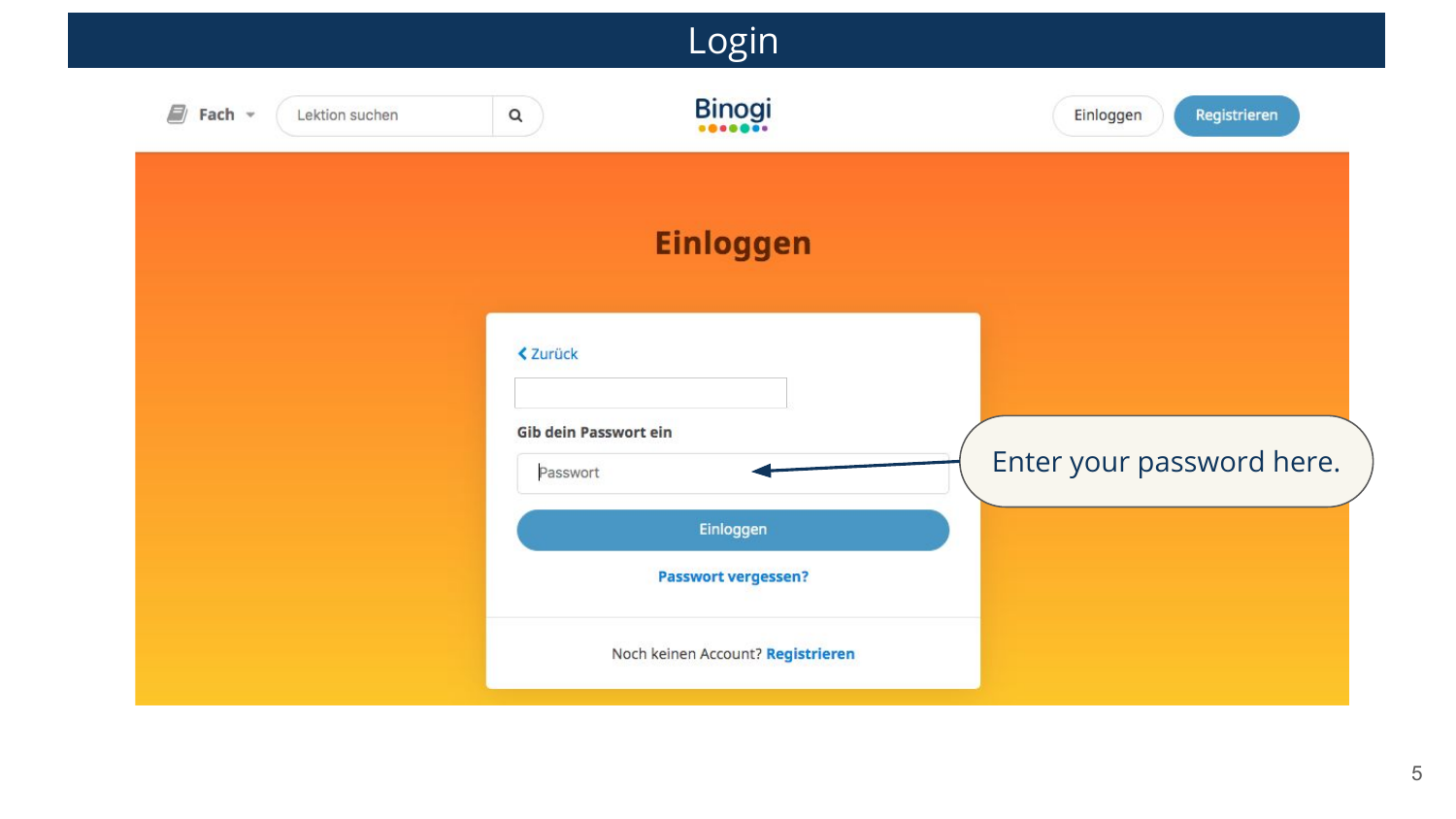## Forgot your password?

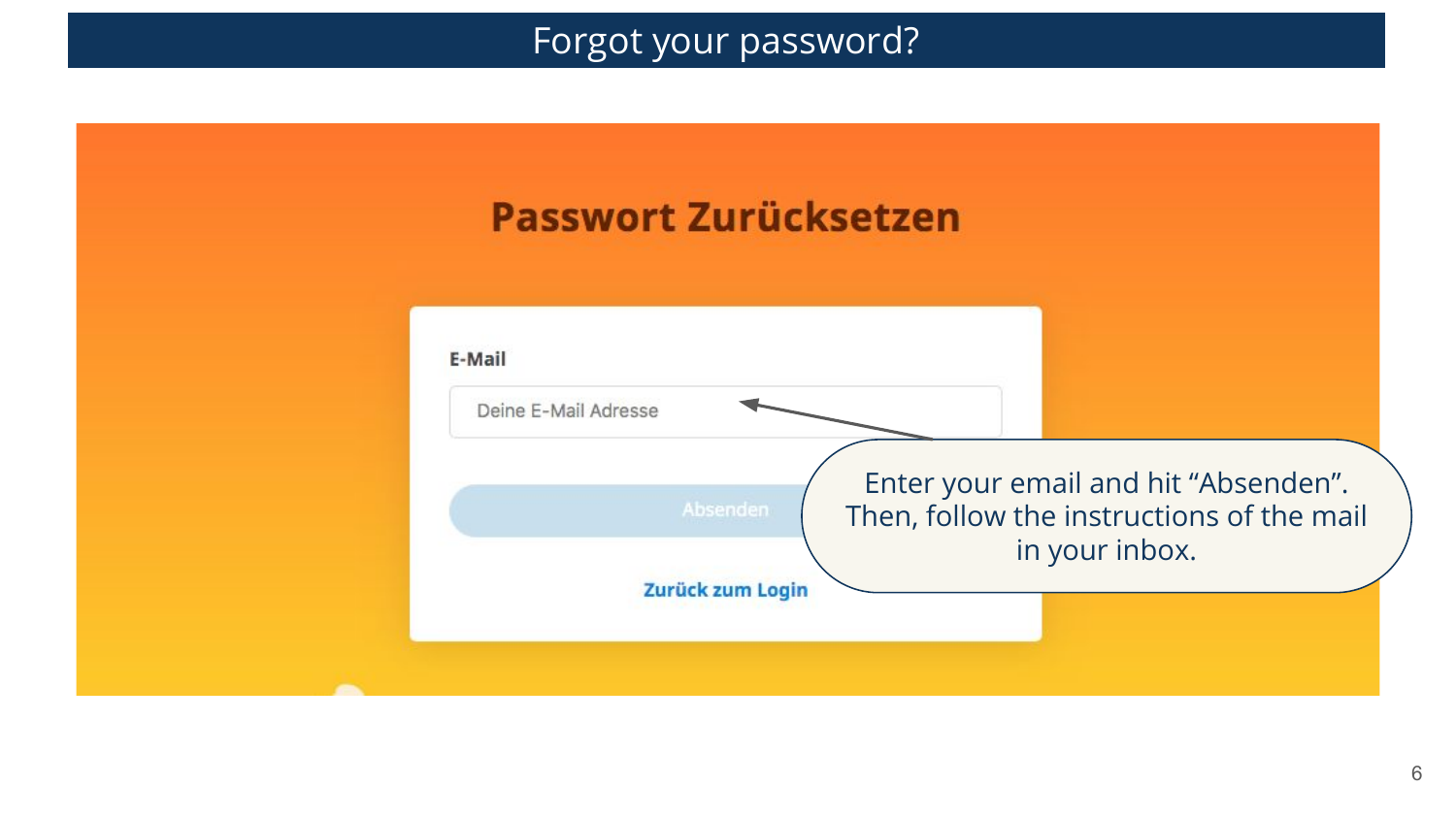

#### Leg los

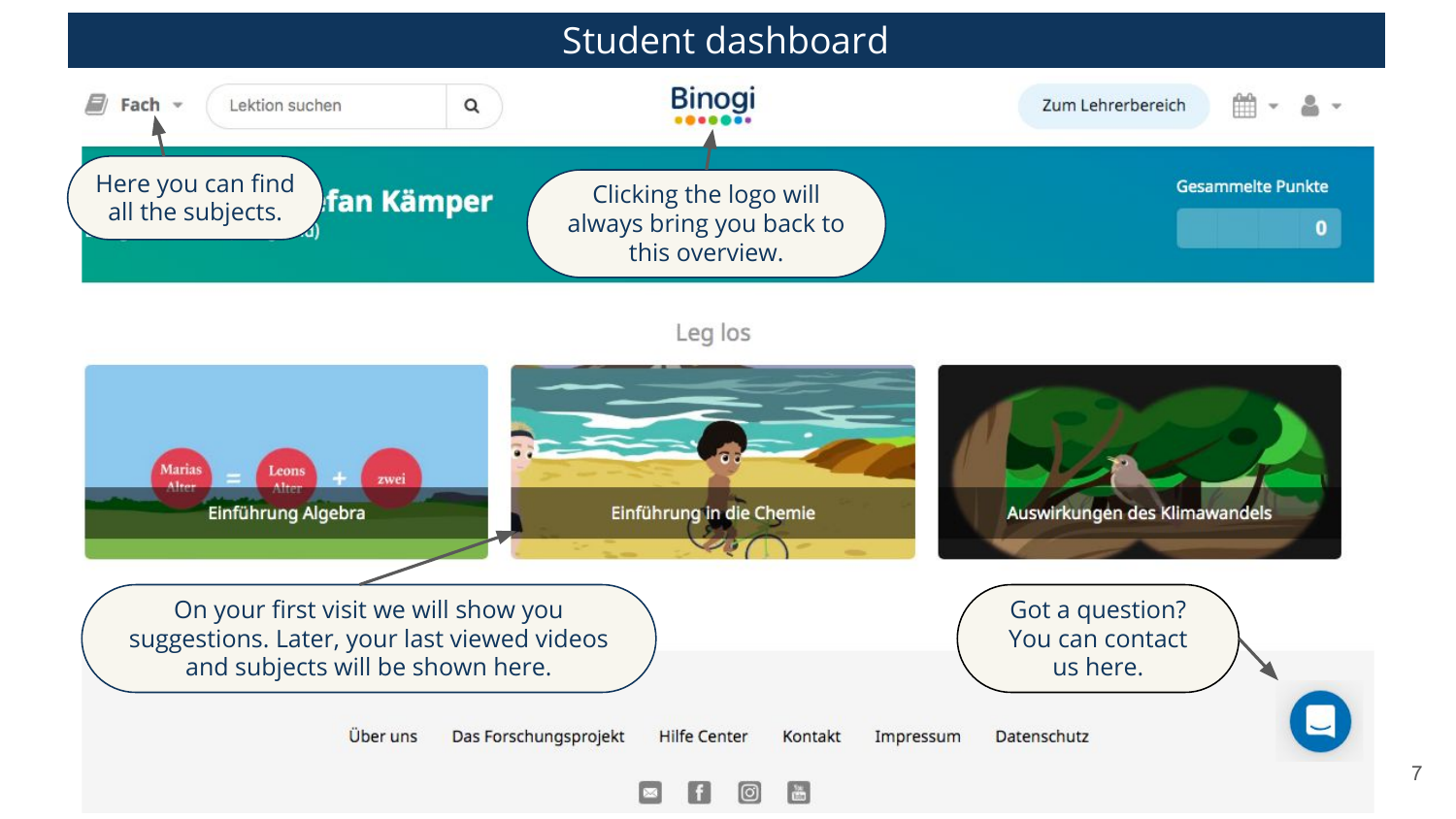

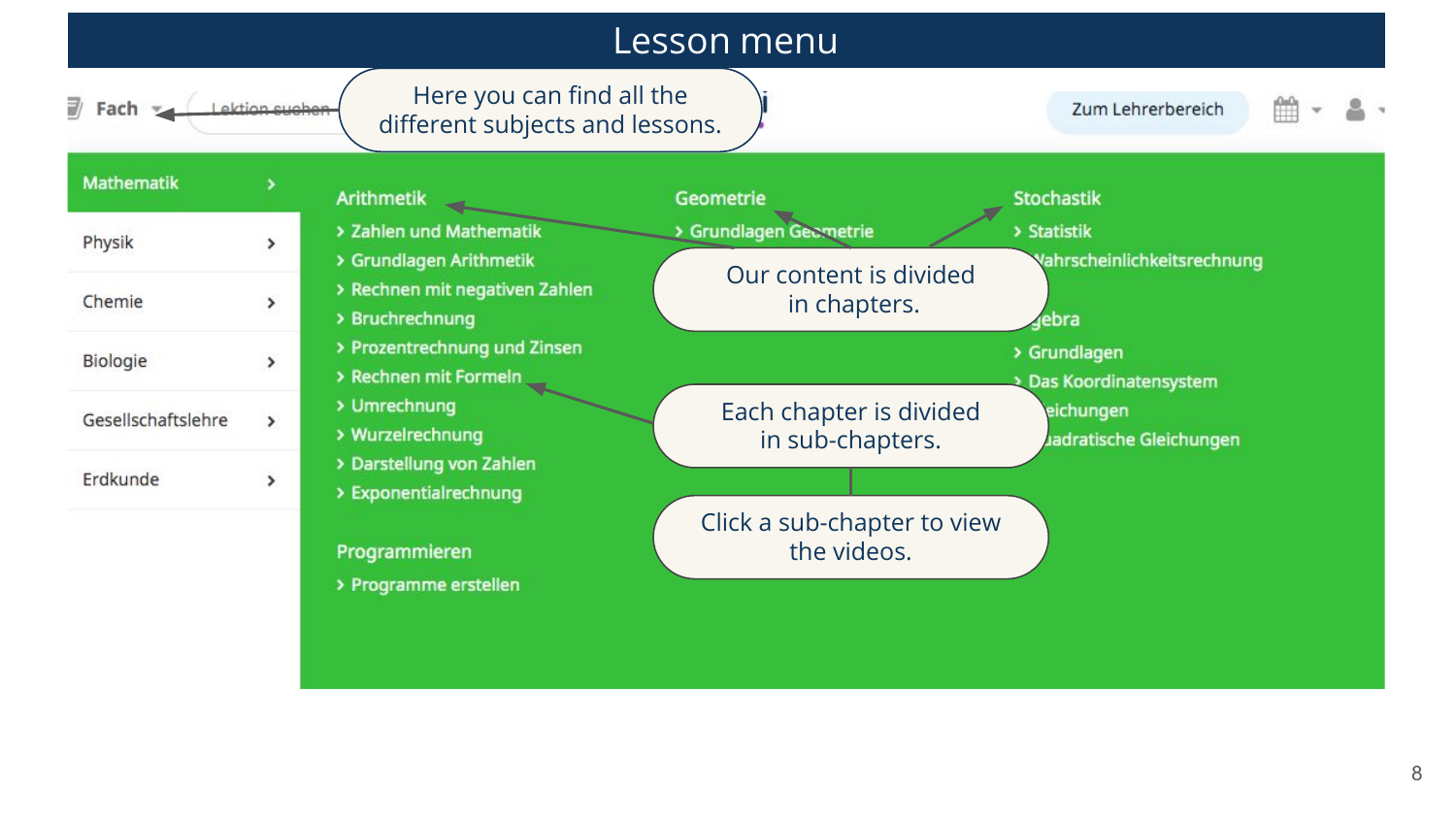## Watch a video

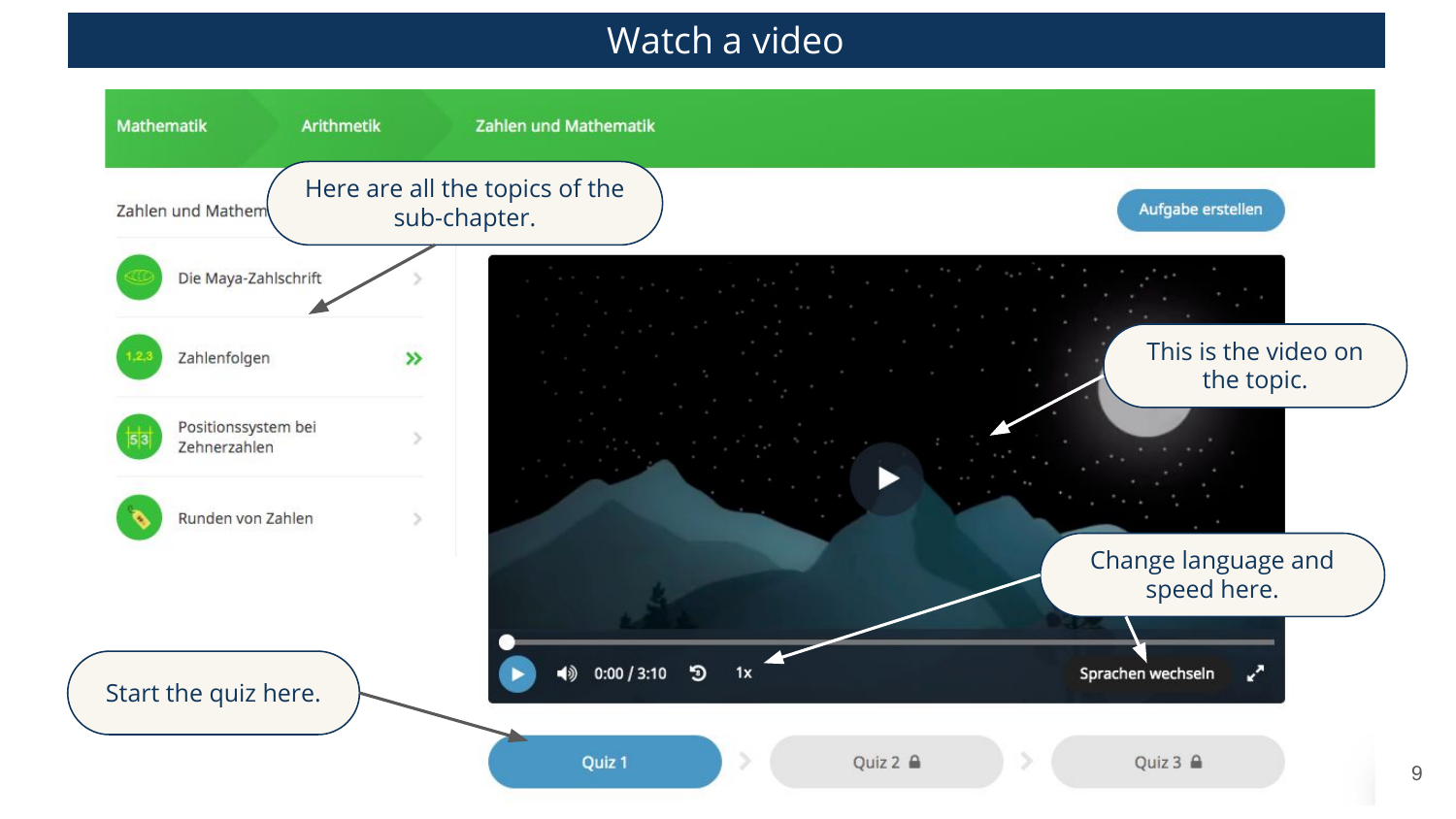# Choose a language

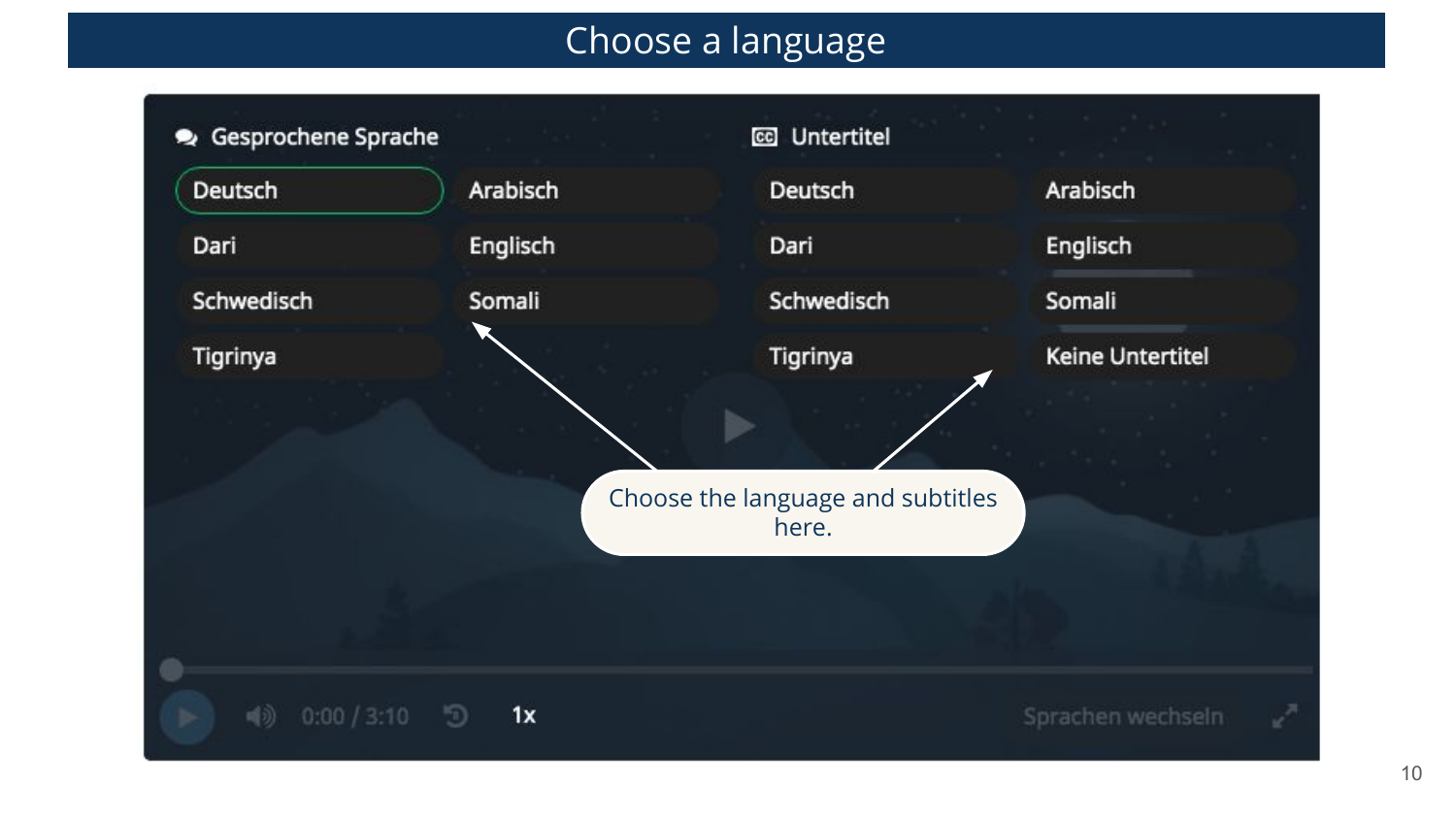